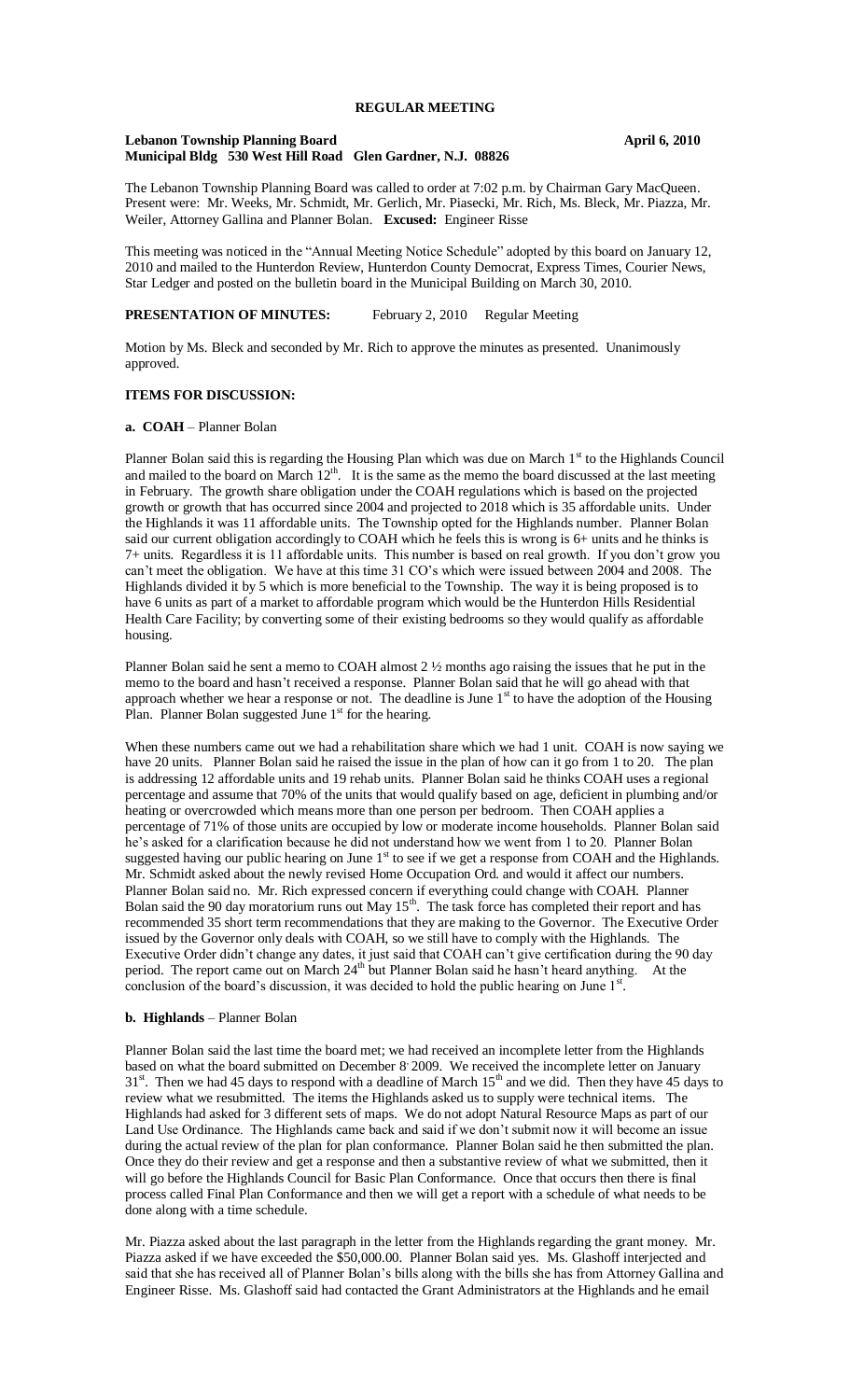#### **Lebanon Township Planning Board April 6, 2010 Page 2**

her all the information in order for her to put everything together to send to the Highlands for the reimbursement. Ms. Glashoff said she was asked by the Clerk Karen Sandorse to get a printout from the CFO to compare and make sure all the bills match up and nothing was missed before sending everything to the Highlands Council. Ms. Glashoff said she has not received the printout and everything is ready to go to the Highlands for reimbursement. Mr. Piazza felt that the Township should not spend anymore money at this time. Mr. Piazza was concern since we haven't been reimbursed and didn't want to spend more money. Chairman MacQueen agreed that we shouldn't spend anymore money. At the conclusion of the discussion, Ms. Glashoff informed the board that she will get the packet out in the mail tomorrow. The board asked what the next step is as far as additional work. Planner Bolan said he is waiting on a letter from the Highlands that he had referred to and that will have some work associated with it. Mr. Piasecki asked Ms. Glashoff if anyone knew who was to handle this by getting it to the Highlands for the reimbursement. Ms. Glashoff said it was the Finance Dept. and when the treasurer left, she offered to take care of it. Mr. Piasecki said to stop the process now for whatever reason is ridiculous. Mr. Piazza thought the Township by now would have received a check and to find out we should have been submitting these vouchers all along on a regular basis and he did not know that. Mr. Piasecki said the money has already been approved by the Highlands and it seems that it's our own fault that we haven't been reimbursed. Chairman MacQueen and Ms. Bleck asked if we have a Finance Dept. Mr. Piazza said we have a CFO but not a treasurer at this time. At the conclusion of the board's discussion the ZBA Report was discussed.

## **c. ZBA Annual Report 2009**

Planner Bolan said the annual report that the board received was the one the Zoning Board worked on at their February  $24<sup>th</sup>$  meeting. Planner Bolan said that nothing new was added to the report from that meeting. The Zoning Board kept the recommendations that have been made before. Planner Bolan noted the private road applications are always the big issue with the board. They are  $1/3$  to  $1/2$  of the variances that are requested. The variance is generated by the language in the MLUL. Regarding the setbacks for building housing farm animals, the zoning board feels that the setback should be the standard setback required for principle and accessory structures. Regarding the accessory apartment ordinance, the ordinance should be revised to include the specific date of July 1, 1987. Planner Bolan discussed the checklist that is handed out at the Tewksbury Construction office. Ms. Glashoff informed the board that one of the main items was not listed on the checklist which was the Construction Escrow Fee. She and Kim reviewed the checklist and offered recommendations to Engineer Risse. Engineer Risse made the changes and emailed over to Tewksbury Construction and Charlie Rogers approved the recommendations. Planner Bolan referred to the Natural Resources Conservation Service approvals that need to be in place prior to construction on pre-existing lots regarding slopes and other environmental concerns. He will contact Engineer Risse on this issue. Lastly, the definition of "Animal Farms" which includes indigenous and/or exotic animals. This definition has caused some difficulty with the Zoning Officer and it has been recommended that the word "indigenous" be deleted from the definition. Mr. Schmidt asked about the date of July 1<sup>st</sup> regarding accessory apartments. Planner Bolan said the board didn't want people building an accessory structure just for the purpose of having an apartment in a single family zone which could create a two family zone. The date was for the benefit for those people with existing structures and wanted to convert it to an apartment.

#### **d. Memo from Zoning Officer**

Chairman MacQueen had asked Mr. Flemming to put together a memo with any of his concerns of suggestions for the board to review and if they wanted to have Mr. Flemming come to a meeting it would be scheduled for a later date. Chairman MacQueen asked Planner Bolan for his input on the memo. Planner Bolan referred to the first item on Off Street Parking. He did not understand what the concern was since it is the Engineer that takes care of the review. In item two, we did an absolute limit of the floor area which includes not just the principal structure but the accessory structure so that doesn't need to be amended. Also, the home occupation shall not occupy more than 2,000 square feet of floor area. Planner Bolan informed the board that the Board of Adjustment has had a continuous application before them and the applicant's attorney and the objector's attorney can't agree on anything but on this they agreed.

Planner Bolan said that what Mr. Flemming is referring to under Section b(8) is what the Zoning Officer is reviewing. If it were under Section a(8) the board would be reviewing them under Home Occupation and the board would condition the application on what the Zoning Officer is suggesting to be included in this memo. Planner Bolan said he agrees with what the Zoning Officer addressed in his memo. Mr. Schmidt said he didn't know what kind of hazardous materials the Zoning Officer was referring to, but when you used pesticides you have to notify the Fire Department, so in the event there's fire the Fire Dept needs to know about any hazardous materials and pesticides. Regarding fees, it was noted that the Home Occupation Ordinance was adopted back last October, 2009. Attorney Gallina referred to A10 and B10 of the ordinance which states that the Planning Board will determine an off street parking requirement. Planner Bolan said didn't know what the fee question was. Chairman MacQueen asked Ms. Glashoff to explain the fee. Ms. Glashoff stated that we charge \$25.00 for a zoning permit, but now that we have these other reviews regarding Home Occupation, the question was shouldn't we charge a fee anywhere from \$50.00 to \$100.00. Tier 1 goes to the board and they pay the minor site plan fee. But what the Zoning Officer was referring to was Tier 2 which the zoning officer reviews and signs off on. Mr. Piazza asked about the changes. Attorney Gallina said that we would amend the ordinance with these minor changes.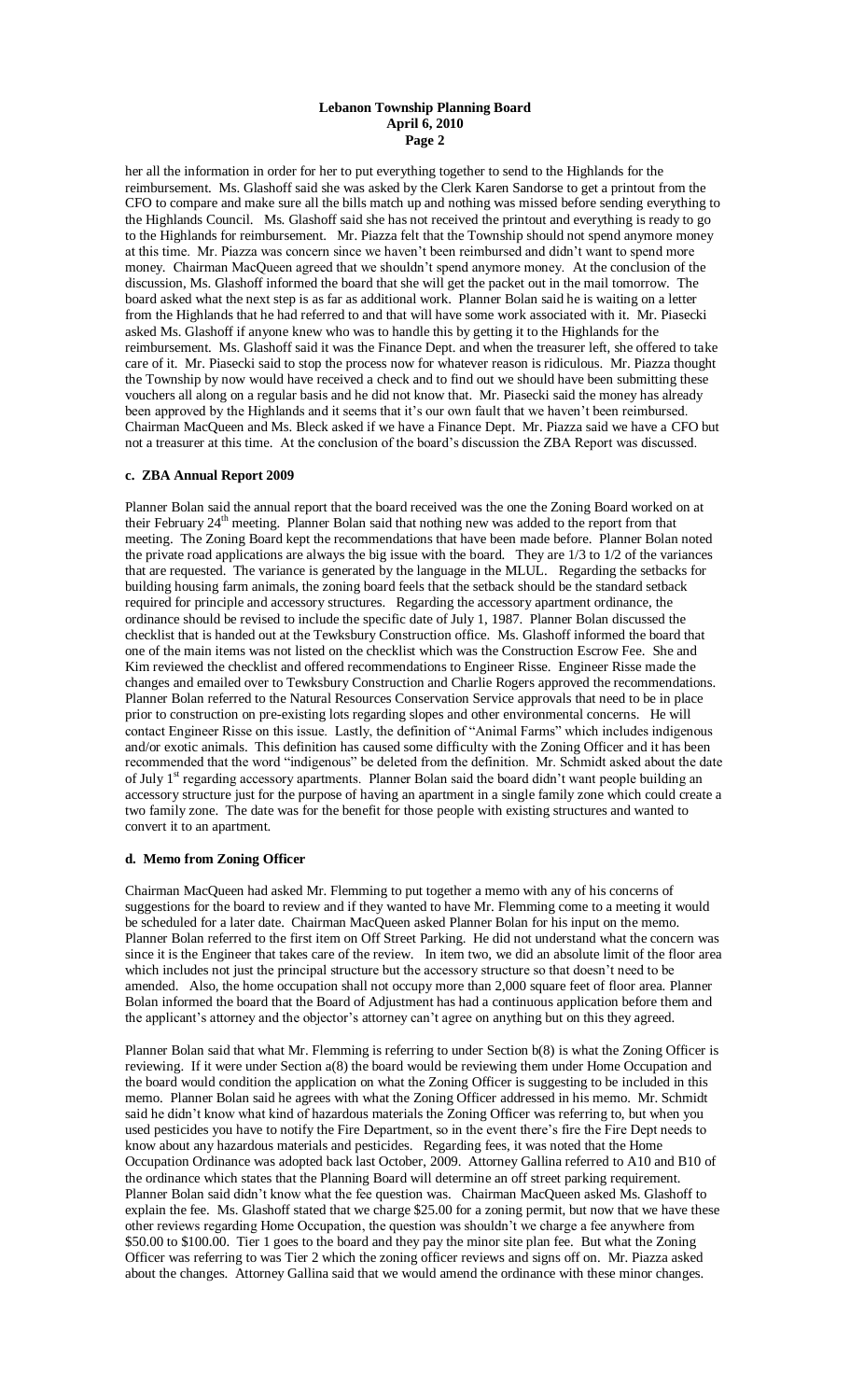### **Lebanon Township Planning Board April 6, 2010 Page 3**

Chairman MacQueen said he will check with the zoning officer regarding the fees and get back to the board. Mr. Gerlich suggested having the zoning officer come to a meeting so the board can ask him about the fees and teardowns. Chairman MacQueen asked about the Butler Park area. Ms. Glashoff noted the times the Board of Adjustment had applications with all those small lots. Per Ms. Glashoff that area is in the R 1½ zone and none of those lots can meet the requirements. Ms. Glashoff said those lots are like the ones in the R15 zone. At the conclusion of the discussion, Chairman MacQueen will contact the Zoning Officer and let him know that the board said they would like to have him come to the Planning Board Meeting to discuss the last three items in his memo.

# **e. By-Laws Update if needed**

Mr. Rich said in reviewing the By-Laws he found that the member section needs to be updated since we no longer have 7 members with 2 alternates but 9 regular members. Mr. Gerlich noted that with 9 members you now need a quorum of 5 not 4. Ms. Glashoff said if there are no other changes the board can vote to have Attorney Gallina make the changes. Motion by Mr. Rich and seconded by Mr. Piasecki to have Attorney Gallina make the necessary updates to the By-Laws. Unanimously approved.

# **f. Amend Ordinance Section 45-20 "Time Limit for Action" – Attorney Gallina**

Attorney Gallina said that this ordinance basically deals with the Board of Adjustment regarding variance approvals and giving the applicant 1 year to get the necessary building permits per the ordinance. The board has always given the applicant 18 months to acquire the permits but there have been several applicants over the years that the 18 months has expired and they came back in for an extension after the fact. The Zoning Board suggested that the applicant must apply for an extension before the expiration of the 18 months. The ordinance would need to be amended to reflect 18 months via 1 year and stated that the applicant apply for the extension before the 18 months expires The board briefly discussed this request and in conclusion, motion by Mr. Rich and seconded by Ms. Bleck to approve the proposed amendments to the ordinance. Unanimously approved.

# **g. Alternative Energy Ordinance back from Township Committee**

Chairman MacQueen informed the board that he and several members of the board attended the public hearing on this ordinance. At the conclusion of the comments made at the public hearing by members of the public, the Township Committee suggested that the ordinance come back to the board for further discussion and amendments. Chairman MacQueen said that problems brought up by the public was the setbacks for the wood burning furnaces, acreage, color of windmills, roof mounts (on roof of barn) as a few examples of the issues that were raised.

Mr. Schmidt referred to legislation that's been passed, one from March 31, 2009 which has to do with preserved farms and solar wind permitted standards. Mr. Schmidt read the new law to the board and public. The one law speaks of boundary line setback requirements greater than a 150% of the system height. Our ordinance says 200%, the law said 150% or less and you can't go more. The second law refers to setting a maximum noise limits lower then 55 decimals at the property line and not allowing the limit to be exceeded during short term events such as power outages or wind storm. In our ordinance it is 50 decimals. These need to be changed since it is New Jersey law. Mr. Schmidt said he had a problem with the 200' from a property line for the wood stoves. The front yard setback was also an issue with the windmills, solar etc. The height for a windmill and the color of the paint for a windmill was also an issue brought up by the public. If someone has a windmill and wants to change the color they would have to go to either the Zoning Board or Planning Board. Mr. Schmidt felt that the 25 acres for windmills was too much and it should be brought down to maybe 5 acres.

Mr. Weiler said just from the comments that were made that the ordinance was too restrictive and felt the questions and comments made were valid. Chairman MacQueen opened the discussion to the public. Mr. Harry Harth from Elk Ridge Road informed the board that he is building a house over on Pleasant Grove Road and the lot size is 3.9 acres. He was looking to have a windmill and with the 25 acre restriction he would be unable to have a windmill. His lot is ideal for a windmill because of the location and openness and the wind. Mr. Terzuolo said if you are going to allow something by ordinance it should be as inclusive as possible not exclusive. Regarding the wood burning furnaces, he suggested making it 300' from the wood burning stove to the nearest residence. The board questioned if you had a resident within 300' on both sides. Mr. Terzuolo said even with residents 200' on both sides it wouldn't work either. Mr. Piasecki asked about having an approved vacant building lot. The board discussed this issued at length. Mr. Terzuolo said vacant lots would have to be handled on a case by case basis.

Mr. Anthony Casale said he was in attendance at the Township Meeting when this ordinance was discussed. Mr. Casale agreed that the lot sizes should be lowered. He said what concerned him was this all got started by the Zoning Officer, being confused by issuing a zoning permit because he was concerned on whether the applicant was installing an EPA approved stove. Mr. Casale said this is not a zoning issue. It would be the building department when the application came forward. If the applicant can't meet the zoning setback then it would not get to the Construction Dept. Any regulations would be a Board of Health issue. Mr. Casale said he didn't know why we need to change anything. Mr. Casale said he was the one